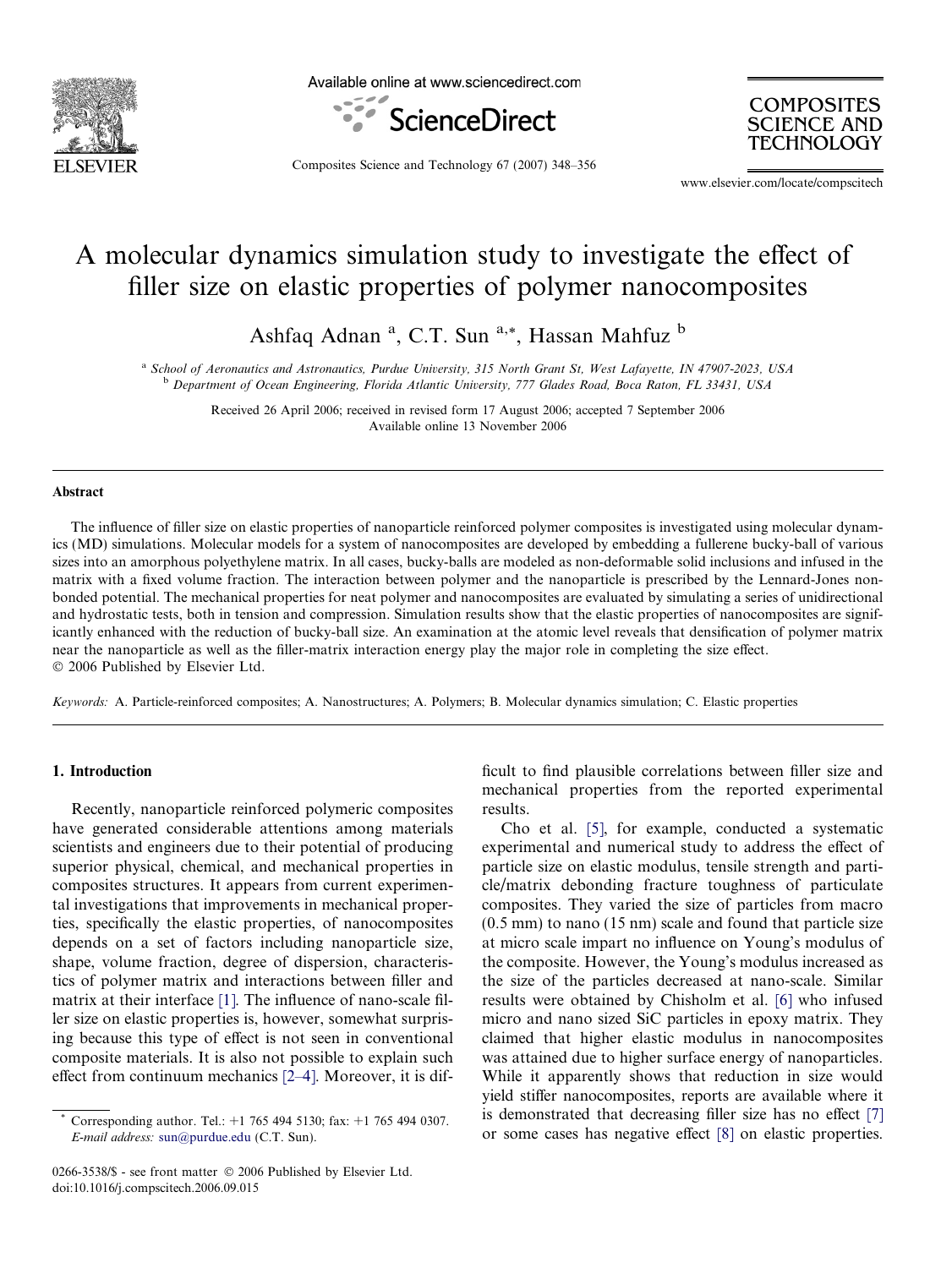It was reported that poor nanoparticle dispersion and weak filler-polymer interface adhesion were the reasons why nanocomposites could not perform over microcomposites [\[8\].](#page--1-0) The size issue appears to be further complicated from the work of Vollenberg et al. [\[9,10\]](#page--1-0) where they have claimed that in the case of polymer infused with surfacetreated filler, the elastic modulus is independent of the size of the inclusions. However, the modulus seems to be significantly dependent on the particle size when reinforced by untreated particle.

It appears that when size of filler reduces to nano-scale, it is difficult to identify any definite mechanism that could portray how size influence elastic properties of nanocomposites. This is partly because of challenges in processing nanocomposites, and unavailability of sophisticated tools to inspect closely their in situ manufacturing as well as characterization process. In this regard, several researchers have attempted to perform molecular level computations to visualize the deep insight of mechanics of nanocomposites [\[11–14\].](#page--1-0) While there has been quite a few computational works done in the field of polymer nanocomposites, there is yet to address the effect of filler size on mechanical properties of nanocomposites.

The purpose of this study is to investigate the effect of nanoparticle size on elastic properties of polymeric nanocomposites using MD simulations. For this, molecular models of a nanocomposite were constructed by reinforcing amorphous polyethylene (PE) matrix with nano sized buckminister fullerene bucky-ball (or simply bucky-ball). Bucky-balls of three different diameters (0.7, 1.2 and 1.7 nm, respectively) were utilized to incorporate size effect in the nanocomposites. To represent them as a generic nanoparticle system, all bucky-balls were configured as rigid body. This is necessary because a bucky-ball embedded inside the polymer matrix may deform excessively depending on its size and may overshadow the composite mechanical properties attributed to filler size. The assumption of rigid bucky-ball will ensure that the shape of filler does not contribute to variation in elastic properties. The assumption may be unrealistic for large diameter buckyballs, it is a reasonable assumption for small bucky-balls and solid nanoparticles. In addition to this shape constraint, the volume fraction of the filler, matrix characteristics (density, molecular weight, molecular weight distribution, branch content, degree of crystallinity, etc.) and their force interaction with the nanoparticle were kept constant in all nanocomposites. Molecular models of the neat PE matrix were also developed for comparison. Elastic properties of the neat and nanocomposite systems were then evaluated using four different modes of deformation, namely, unidirectional tension and compression, and hydrostatic tension and compression, respectively.

#### 2. Molecular dynamics simulations

## 2.1. Molecular models

Molecular models of nanocomposites were developed by symmetrically placing a spherical fullerene bucky-ball in the PE matrix, as shown schematically in Fig. 1a. The dashed box in Figs. 1a and b indicates the periodic cell or unit cell that was simulated by MD. Three types of bucky-balls,  $C_{60}$ ,  $C_{180}$  and  $C_{320}$  (subscripts denote number of carbon atoms), were used to incorporate the size effect. All bucky-balls were infused in matrix by approximately 4.5 vol%. Periodic boundary conditions were employed to replicate the unit cells in three dimensions. In nanocomposites, the PE matrix was represented by united atom  $(UA)$  –  $CH<sub>2</sub>$  units. The initial structure of the matrix was constructed by positioning the bucky-ball at the center of the unit cell and by randomly generating PE chain(s) on a tetrahedron lattice surrounding the bucky-ball. The method can be considered as a modified version of the conventional self-avoiding random walk (SARW) technique [\[15\].](#page--1-0) Three types of polymer chains were thus constructed for different nanocomposites. The characteristic features of the polymer chains are shown in [Table 1](#page--1-0). It can be observed from [Table](#page--1-0) [1](#page--1-0) that the lengths and thereby the molecular weights (MW) of the chains in different unit cells are almost constant. The reason of maintaining such a structure was to establish consistent matrix properties [\[16,17\]](#page--1-0). The same chain structures were used to describe polymer in three different neat systems.

## 2.2. Force field

Once the molecular structures were developed, corresponding molecular mechanics force fields were then



Fig. 1. (a) Schematic diagram of polymer nanocomposites, (b) periodic cells used for MD simulations.